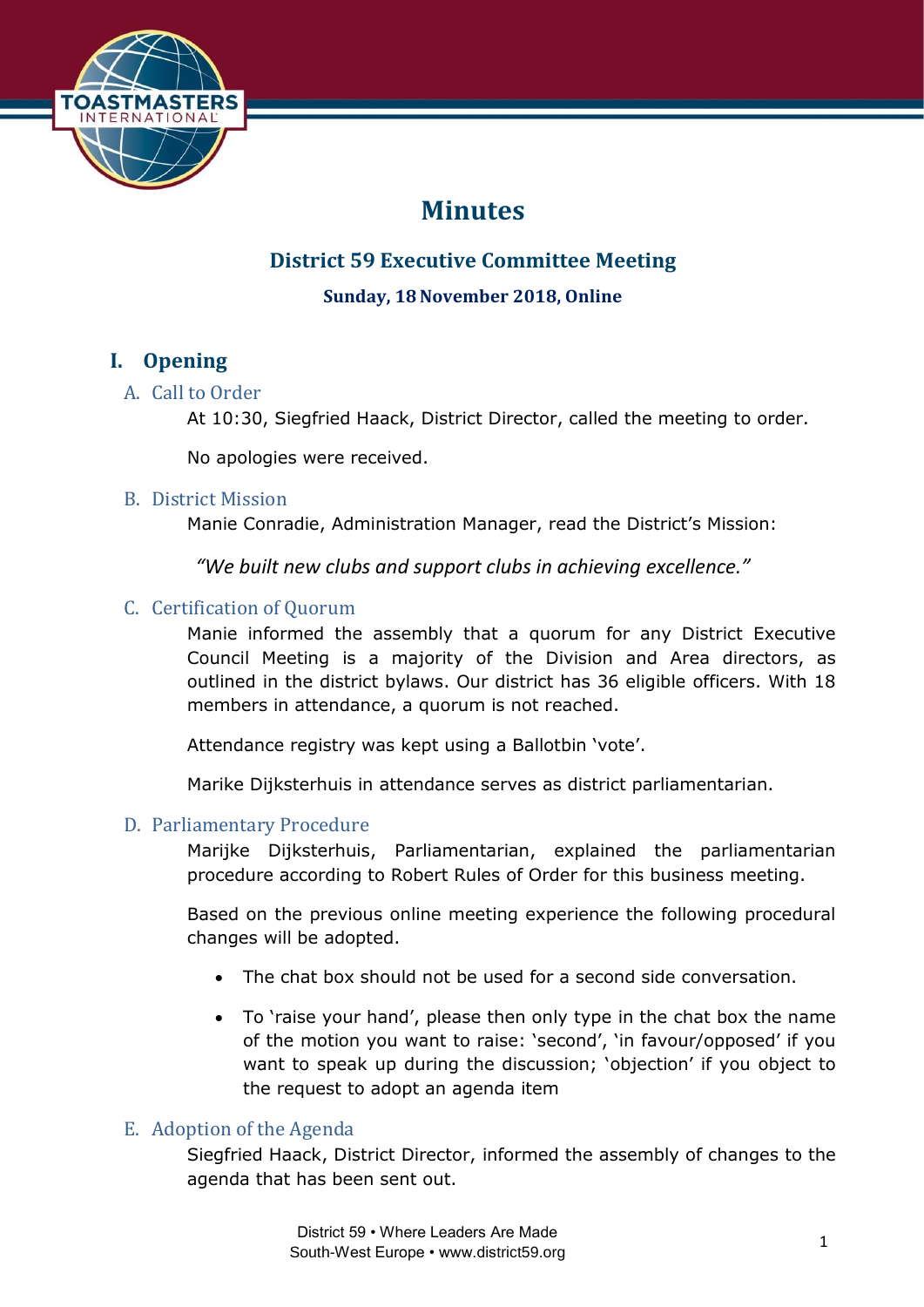The following changes have been made:

• Alain and Odile Petillot (District Leadership Committee chairs), and Todd Buell (Alignment Committee chair) will not be attending. Siegfried will present on their behalf.

With no objections, the agenda has been approved as presented.

#### F. Approval of the previous minutes

The following changes have been raised that need to be made in the Rotterdam minutes:

- Change adjournment date
- Change 'District Executive Council' to 'District Executive Committee'
- Include in the minutes that we need a discussion on communication that has not taken place , to fully reflect the PRM section as it took place during the meeting
- Move the motion of Pascal Vilarem, division F director, to approve the DSP, to a separate heading.

Without any further objections, the minutes has been approved with the previous amendments.

#### Motion

Helena Ruiz-Fabra, PRM, moves to have the minutes reflect better the meeting, and enhance the quality of the minutes.

Seconded: Sarah Herasme

Manie Conradie, Admin manager, Let the minutes reflect: Why was there no comments on the minutes as was distributed before the meeting?

Coleen, PQD, agrees and would like to see more detailed minutes.

Point of information: Helena: What is the privacy note that is shown on the voting ballot?

Manie: The Ballotbin system allows the election to be set up to make the results of the vote visible during the voting process. It is not the case here and can only be seen after the vote is over.

Results of the vote: 10 in favour, 1 against, and 7 abstentions

Helena agreed that we can proceed to accept the results as is without the need to do an electronic vote.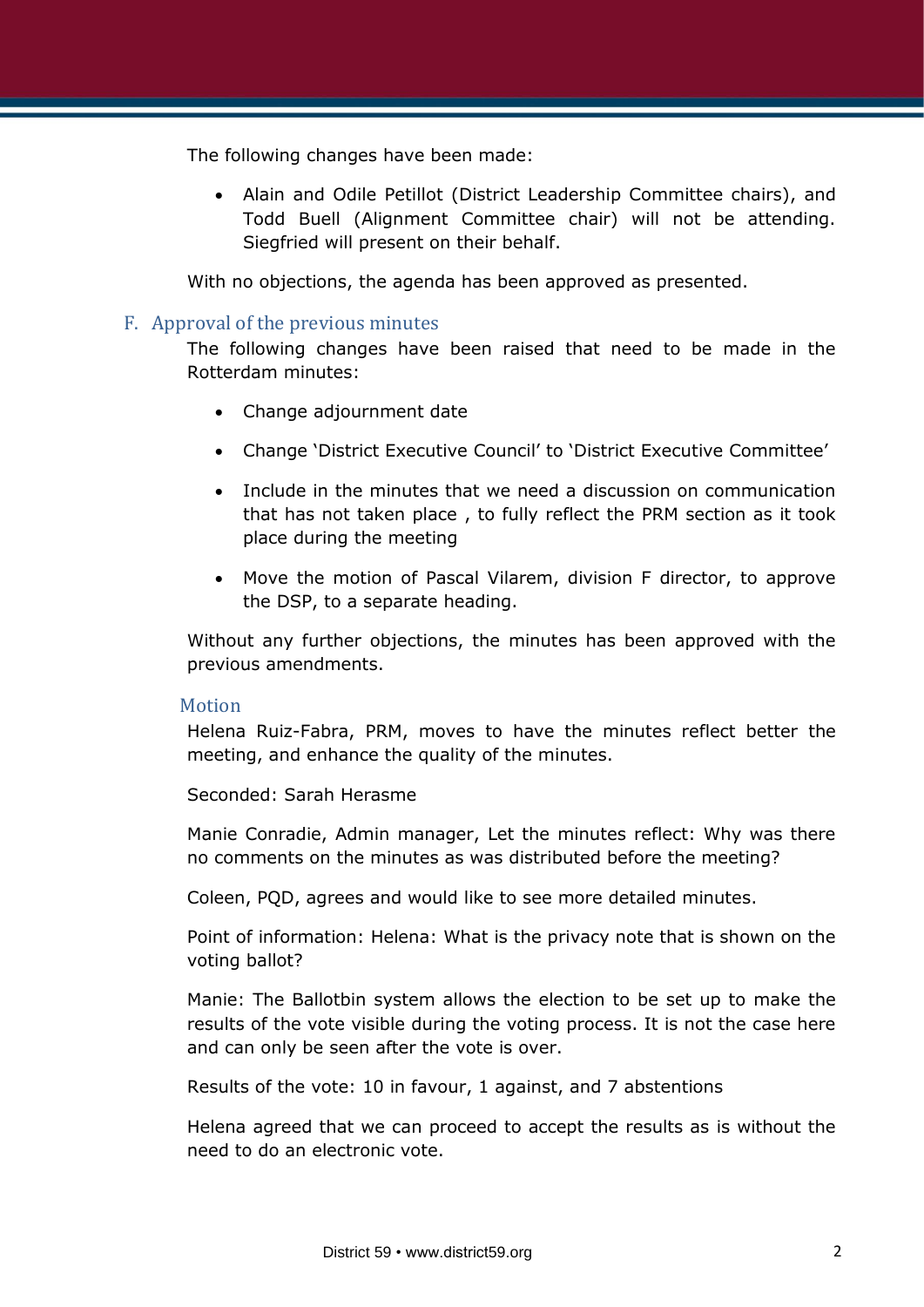#### G. District Success Plan Status Report

New people have joined the extended team: Pieter-Jan Drouillon joins as IT manager, Odile and Alain Petillot as District Leadership Committee chairs, and Todd Buell as Alignment chair.

The goal of the district is to become President's Distinguished. It will be a team effort. There are specific goals for Program Quality, Club Growth and Public relations.

Siegfried wants to leave a sustainable legacy to those who follow, core team, division and area directors.

LEARN RISE SHINE

The slides as presented will be distributed.

#### H. Program Quality report

Please make a note of questions that you might have and contact Colleen later with these.

- Colleen points out that some clubs are already distinguished with as much as 7 Distinguished Club Points. There are summaries on the district google drive to see what other clubs are doing as an inspiration.
- Only 56 of our clubs' area visit reports has been submitted. We need to reach 76% of all reports submitted.
- A survey was sent out by Jaap Russchenberg (D59 Pathways Coordinator) to all base camp managers. The survey is still open. Encourage your areas to continue filling out the survey if they have not done so.
- Some attention points has already been identified. Dan Rex, Toastmasters International CEO, said that they are aware of our concerns and they have a team in place working on this. It will be visible within the next 18 months.
- If your division has plans to present Speaker to Trainer, or Youth Leadership session, let Colleen know to get the necessary materials. The materials are also available digitally upon request from.
- Any orders from the TMI store needs to be received before December 10<sup>th</sup>.

The slides as presented will be distributed.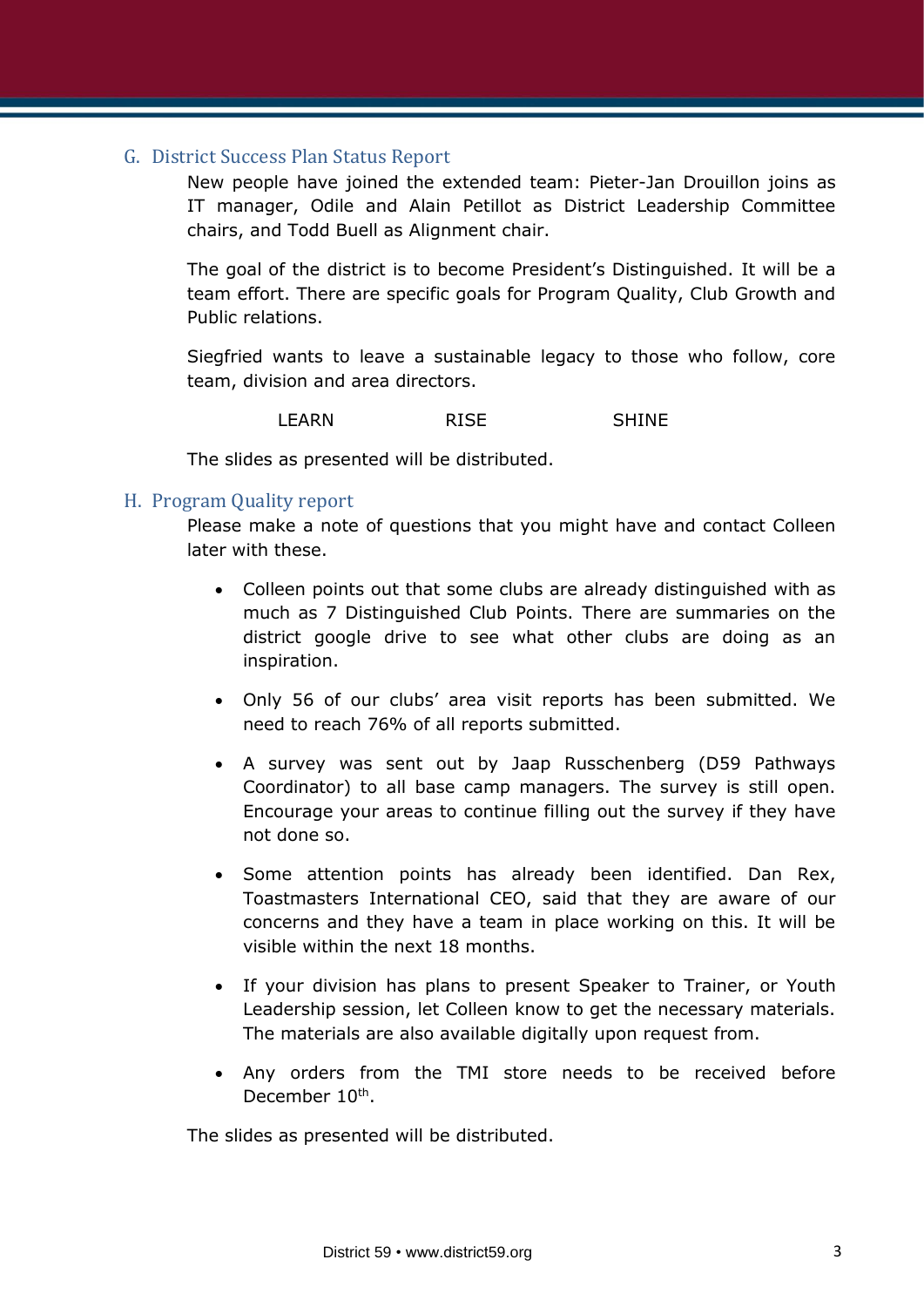#### I. Club Growth report

The district goals for club growth were presented that are required to achieve President's Distinguished District.

- 2804 membership payments to date
- 108 paid up clubs

4 new clubs

- Toastmasters Oracle France
- Ericsson France Toastmasters
- Toastmasters Versailles
- HERE Netherlands Toastmasters

Please support all weak club by finding them club coaches. Coaches do not need to be from the same area. All interested should contact Robert.

1 club on the brink of closing.

The slides as presented will be distributed.

#### J. Public Relations report

Helena presented her strategy goals. and thanked everybody for the help that she has received.

She asked that the clubs participate more by attending the PR calls, and providing content for the newsletter and website.

The status of the PR goals were briefly presented with the progress, and upcoming events.

Helena is pleased with the visit of Margaret Page,  $2<sup>nd</sup>$  International Vice President of Toastmasters. She feels that the results will be magnificent.

There has already been some submissions for the video contest.

Please don't forget to think of the PR dimension of all your activities and contact the district to see how we can help you with the tools available to us.

Helena would like to know who can and would willing to help with PR in a more structured way. Anybody that has some PR skills and would like to assist should please contact her, or if you know of someone let her know as well.

The slides as presented will be distributed.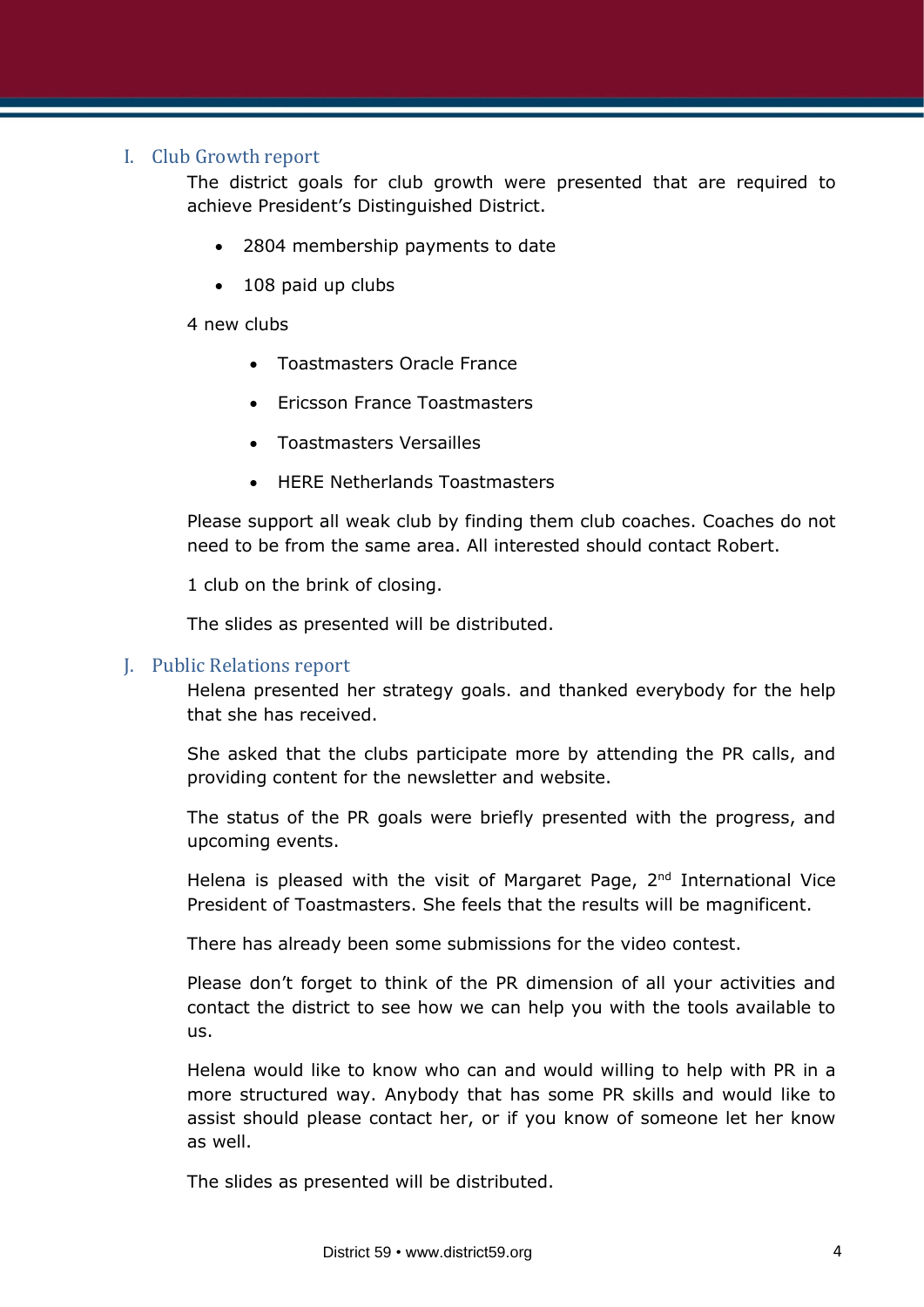#### K. Finance report

Concur is now operational and some reimbursement claims have already been made. Frank pointed out that all reimbursements should be received no later than 60 days after the expense has been made.

It is not possible to present an accurate picture of the district finances due to the delay of Concur and a lot of missing reimbursement claims. A detailed report will be presented the end of the year, and how it could or should be adjusted.

Please submit all claims for the first round club officer's trainings, and district officers training in Rotterdam. The cut off is 30 November.

Frank asks for people to contact him and Siegfried if anybody would like to form part of the Audit committee. Candidates cannot be sitting Executive Committee members.

The slides as presented will be distributed.

#### Request for Information

Pascal Vilarem: Is there a user guide for Concur and a training planned?

Frank: In the newsletter sent after the Rotterdam DECM information has been sent on how to use it. The planned training has been postponed and will be communicated at a later date.

[https://www.toastmasters.org/leadership-central/district-leader-tools/district](https://www.toastmasters.org/leadership-central/district-leader-tools/district-management/district-finance/finance-education/district-accounting-system-training-webinars)[management/district-finance/finance-education/district-accounting-system-training](https://www.toastmasters.org/leadership-central/district-leader-tools/district-management/district-finance/finance-education/district-accounting-system-training-webinars)**[webinars](https://www.toastmasters.org/leadership-central/district-leader-tools/district-management/district-finance/finance-education/district-accounting-system-training-webinars)** 

#### L. IT Managers report

Pieter-Jan Drouillon introduced himself to the committee being a new member of the team. His tasks inclu de assisting the district from the clubs and up, with IT related issues: EasySpeak, websites, etc.

He will focus on solving problems inherited from the past.

He can be contacted at [itm@district59.org.](mailto:itm@district59.org)

#### M. Division directors' reports

Next the Division directors' updates were presented. The slides that were received can be found in the main presentation file.

Divisions B and E were not represented.

Alain Méric for division A (no slides)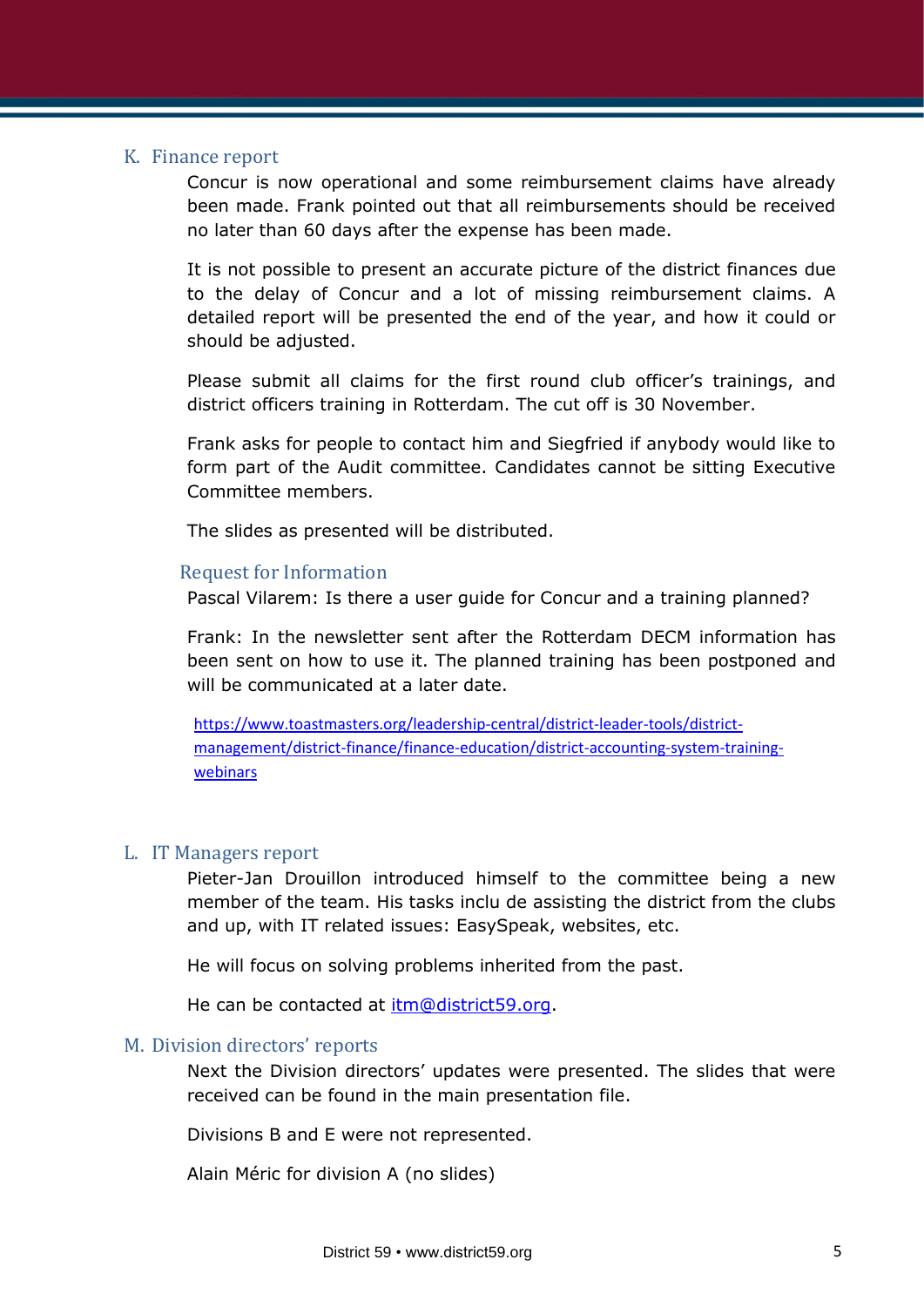Club growth – club base of 24 to reach 27 plus 2 prospective. 2 new clubs, and more than 2 prospects identified.  $#$  club coaches are active and still recruiting more.

Club Quality – 2 main goals: Speakers corner to help promote Pathways, one hour per session to give guidance with Pathways. A private division cloud has been setup containing French and English material. Secondly a communication plan has not been set up, the assistant division director just resigned. A division A Pathways ambassador has been appointed.

Erik Hesselink for division C (had slides)

Eric presented slides with his report detailing their progress and plans for the next months.

Jean-Phillipe Stijns for division D (had slides)

Eric presented slides with his report detailing their progress and the current situation.

The slide with the dashboard has the circles placed on the wrong coloumn. There is some work to do with the struggling clubs.

Pascal Vilarem for division F (had slides)

Div F has a new Pathways coordinator. Needs a mentor for Toulon club and asks for help from the district. Overall going well and the club visits have been done.

Foresees all the clubs to be registered in Pathways by the end of the TM year.

#### N. District leadership committee report

Odile and Alain Petillot will lead the team. Their team is already formed, and they will have their first meeting on the  $21<sup>st</sup>$  of November. The first call for nominations has been sent out. The deadline is 15 December.

#### O. District Alignment committee report

Todd Buell will lead the alignment committee. He will contact each division director to ask their input for the potential realignment of next year.